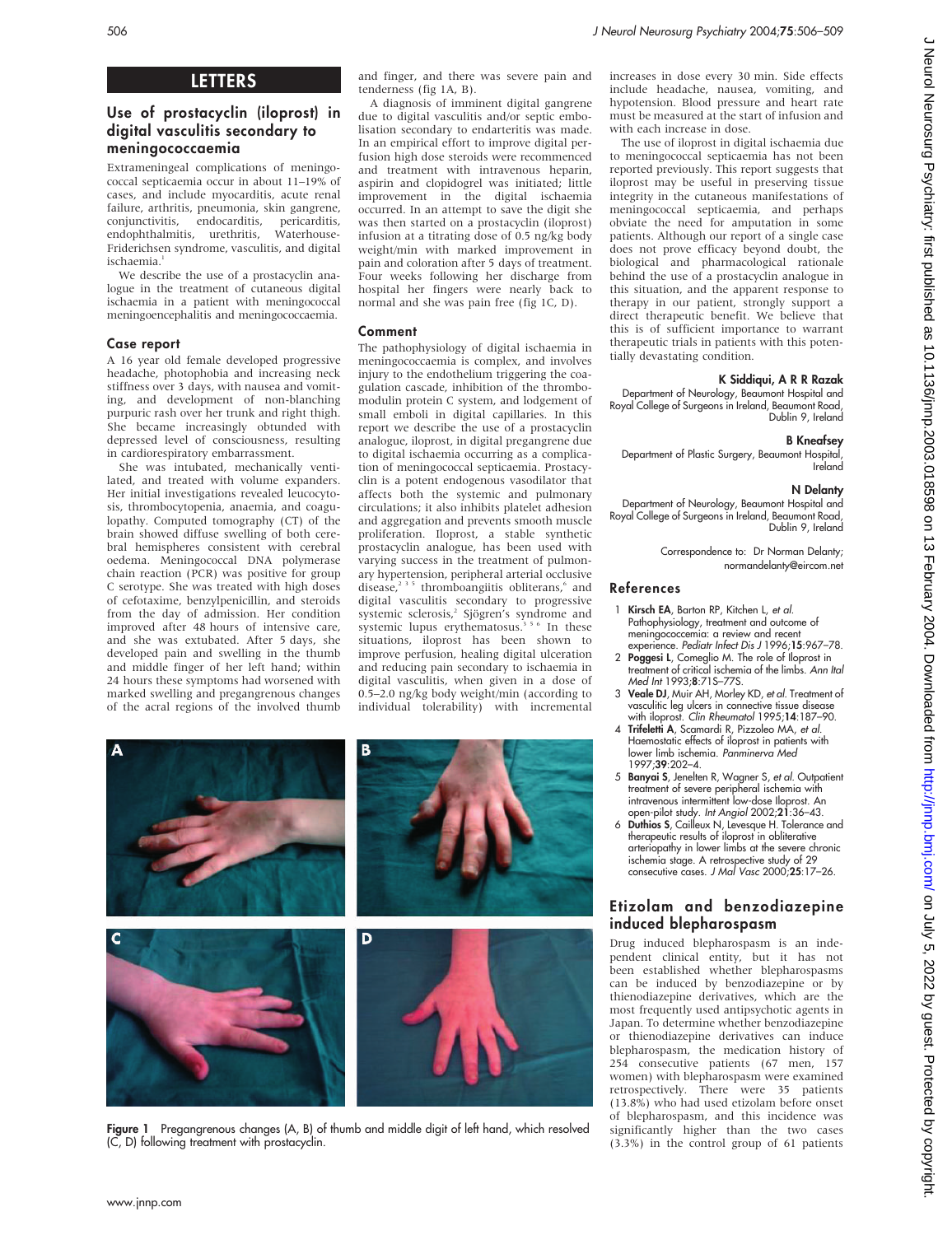that had used etizolam ( $p<0.05$ ) before onset of hemifacial spasms. Other psychotropics were used in 53 patients (20.9%) prior to development of blepharospasm, and this was significantly higher than those who had used other psychotropics (6.5%) in the control patients  $(p<0.01)$ . The patients felt asymptomatic following termination of etizolam or benzodiazepines in five patients who had noted increased blinking and difficulty keeping eyes opened after a relatively short duration of the drug use. Significantly more women were seen in both groups pretreated with etizolam ( $p<0.05$ ) or other psychotropics  $(p<0.001)$  when compared with the group with no drug history. We conclude that prolonged administration of etizolam or benzodiazepines can induce blepahrospasms, especially in women.

Blepharospasms and Meige syndrome are loca1 dystonias that can result in functional blindness and can develop in patients taking<br>various neuroleptic agents.<sup>1-3</sup> In Japan, benzodiazepines, which are prescribed most frequently for patients with insomnia, psychosis, and depression have not been included in these neuroleptic agents. Ethizolam, a thienodiazepine derivative, is a popular anxiolytic with a high affinity for benzodiazepine receptors.

We have had several patients who used benzodiazepine derivatives before the onset of blepharospasms, and we have thus hypothesised that benzodiazepine usage will induce blepharospasms. To test this hypothesis of a causal relationship between the drug and disease, we conducted a detailed drug history for patients with blepharospasm.

We retrospectively examined the medication history of 254 consecutive patients (187 women and 67 men) before and after the onset of blepharospasm. These patients had two or more of the following characteristics; (1) could not generate rapid voluntary blinks but blinked frequently with spasmodic eyelid movements, (2) had high frequency or irregular, involuntary blinking, (3) had difficulty in maintaining their eyes open while walking or watching television, and (4) complained of photophobia or dry eyes. Exclusion criteria were; (1) exact medication history not available from the chart, (2) had irritated or painful ocular surface disease, and (3) dropped out before the six month follow up examination.

For control, the medication history of 61 age matched patients (17 men/44 women) with hemifacial spasm was examined. The spasm resulted from vascular compression and was not related to any central nervous system disorder.

Etizolam was taken by 35 of the 254 patients (13.8%; 7 men, 28 women) before the blepharospasm developed, and only two of the 61 control patients (3.3%) before the hemifacial spasms. This difference in the incidence was statistically significant (p $\leq$ 0.05, Yates' correction of  $\chi^2$  test).

Other psychotropic drugs had been used in 53 patients (20.9%; 6 men, 47 women) before development of blepharospasm. This incidence was significantly higher than that of the control group where three of 61 patients (5.1%) had taken other psychotropic drugs before the development of hemifacial spasm ( $p \leq 0.01$ . Yates' correction of  $\gamma^2$  test).

The mean age of the group with a history of using etizolam was 51.6 (SD 14.0) years with a range of 27 to 75 years. These patients were slightly younger than the patients who had not used etiozolam (55.2 (SD 11.2) years) but the difference was not statistically significant  $(p = 0.10,$  unpaired t test).

Thirteen patients had used only etizolam (table 1), and another 21 patients had also received other drugs; 11 received a benzodiazepine derivative, three had major tranquilizers, and seven had received both tranquilizers and etizolam.

The duration of etizolam use before the onset of blepharospasm was more than one year in 28 patients, and over five years in 13 of these 28 patients. The average dose of etizolam could be determined in 20 patients; 10 patients received 0.5 mg/day or less, five received 1.0–1.5 mg/day, and five received  $>2.0$  mg/day.

Three patients noted an increase in the frequency of blinking and difficulty keeping eyes open within 6 months of etizolam use, and they stopped using the drug. Two of them felt a gradual improvement and became asymptomatic. In total, the drug was either stopped or the dosage was decreased in 16 patients including the two patients. Seven of the 16 patients reported that the symptoms of blepharospasm improved.

In the group that received psychotropics other than etizolam, the mean age was 56.3 (SD 15.8) years with a range of 23 to 79 years. This was not significantly different from the group with no drug history  $(p = 0.58,$ unpaired  $t$  test).

Except for two patients treated with major tranquilizers only, benzodiazepines were prescribed for 51 patients who developed blepharospasm, 16 of whom were taking benzodiazepines alone. The duration of use

| Table 1              | Patients taking etizolam alone prior to development of blepharospasm |                 |                  |                  |            |
|----------------------|----------------------------------------------------------------------|-----------------|------------------|------------------|------------|
| Onset age<br>(years) | <b>Sex</b>                                                           | Dose $(mq/day)$ | Duration (years) | Drug use stopped | Outcome*   |
| 68                   |                                                                      | $0.25/2$ days   |                  | Yes              | Improved 1 |
| 28                   |                                                                      | $0.5/2$ days    | 1 month          | Yes              | Improved 2 |
| 58                   |                                                                      | $0.5/2$ days    |                  | Yes              | Improved 1 |
|                      |                                                                      |                 |                  |                  |            |

51 F 0.5 2 months Yes Improved 2 57 M 0.5 10 months Yes Improved 1<br>63 F 0.5 1 Changed drug No-change 63 F 0.5 1 Changed drug No change 62 F 0.5 17 months Yes<br>41 F 0.5 5 Yes 41 F 0.5 5 Yes Improved 1<br>
28 F 0.5 6 No No change<br>
52 F 0.5 7 Yes No change 28 F 0.5 6 No No change 52 F 0.5 7 Yes No change<br>67 F 1.0 6 Reduced to 0.5 mg No change 67 F 1.0 6 Reduced to 0.5 mg No change<br>57 F 1.0 12 No No No change 57 F 1.0 12 No No change 42 F 1.5 10 Yes Improved 1

\*Follow up period >6 months. Improved 1: patient reported improvement but still required botulinum toxin. Improved 2: patient became asymptomatic without any further treatment.

of benzodiazepines before onset of blepharospasm was over one year in 44 patients, including 19 patients with over five years of usage. Two women given benzodiazepine for 1–2 months and one woman with a two year drug history became asymptomatic after termination of the drugs, without any further drug or botulinum toxin treatment.

The number of women was significantly higher in the group who had received etizolam (seven men, 28 women, p<0.05,  $\chi^2$  test) than in the group with no prior use of medication (54 men, 82 women). There were significantly more female benzodiazepine positive patients (six men, 47 women,  $p$ <0.001,  $\chi^2$  test).

Blepharospasm is a female dominated disease, and in the two groups, with no prior use of etizolam or usage of other psychotropics, there were significantly more women when compared with the group with no drug history.

Although the pathogenesis of blepharospasm is not known, abnormalities of cortical or subcortical neural pathways have been suggested<sup>4</sup> A down regulation of GABAA receptors<sup>5</sup> involved in the neural circuits due to prolonged treatment with ethizolam or benzodiazepine may induce impairment of normal blinking. In any case, ophthalmologists and neurologists should remember that prolonged administration of ethizolam or benzodiazepines is a risk factor for blepharospasm especially in women. Thus, a careful medication history should be made before more expensive neurological tests are performed.

#### M Wakakura, T Tsubouchi, J Inouye Department of Neuro-ophthalmology, Inouye Eye Hospital, Tokyo, Japan

Correspondence to: Dr M Wakakura, Inouye Eye Hospital, 4–3, Kanda-Surugadai, Chiyoda-Ku, Tokyo, 101-0062, Japan; wakakura-m@inouye-eye.or.jp

#### References

- 1 Weiner WJ, Nausieda PA, Glantz RH. Meige syndrome (Blepharospasm or blepharospasmoromandibular dystonia) after long-term neuroleptic therapy. Neurology 1981; $3\overline{1}$ :1555–6.
- 2 Jankovic J, Ford J. Blepharospasm and orofacialcaervical dystonia: clinical and pharmacological tindings in 100 patients. *Ann Neuro*<br>1983;**13**:402–11.
- 3 Mauriello JA, Carbonaro P, Dhillon S, et al. Druginduced facial dyskinesias. A study of 238 patients. J Neuro-ophthalmology 1998;18:153–7.
- 4 Baker RS, Andersen AH, Morecraft RJ, et al. A functional magnetic resonance imaging in patients with benign essential blepharospasm. J Neuro-ophthalmology 2003;23:11–15.
- 5 Klein RL, Harris RA. Regulation of GABAA receptor structure and function by chronic drug treatments in vivo and with stably transfected cells. Jpn J Pharmacology 1996;70:1–15.

### Pure motor stroke with major involvement of the index finger

A selective weakness of a particular group of fingers due to cortical infarction has been reported by several authors.<sup>1-3</sup> This finding is related to the controversy over the somatotopic organization of the primary motor cortex (M1). Traditionally, a discrete somatotopic arrangement for individual fingers, with the radial fingers represented laterally and the ulnar fingers medially, has been assumed. However, recent theories have suggested functional overlapping of the cortical representation of the fingers. We describe here a case presenting with major weakness of the index finger due to a cortical infarction confirmed by MRI.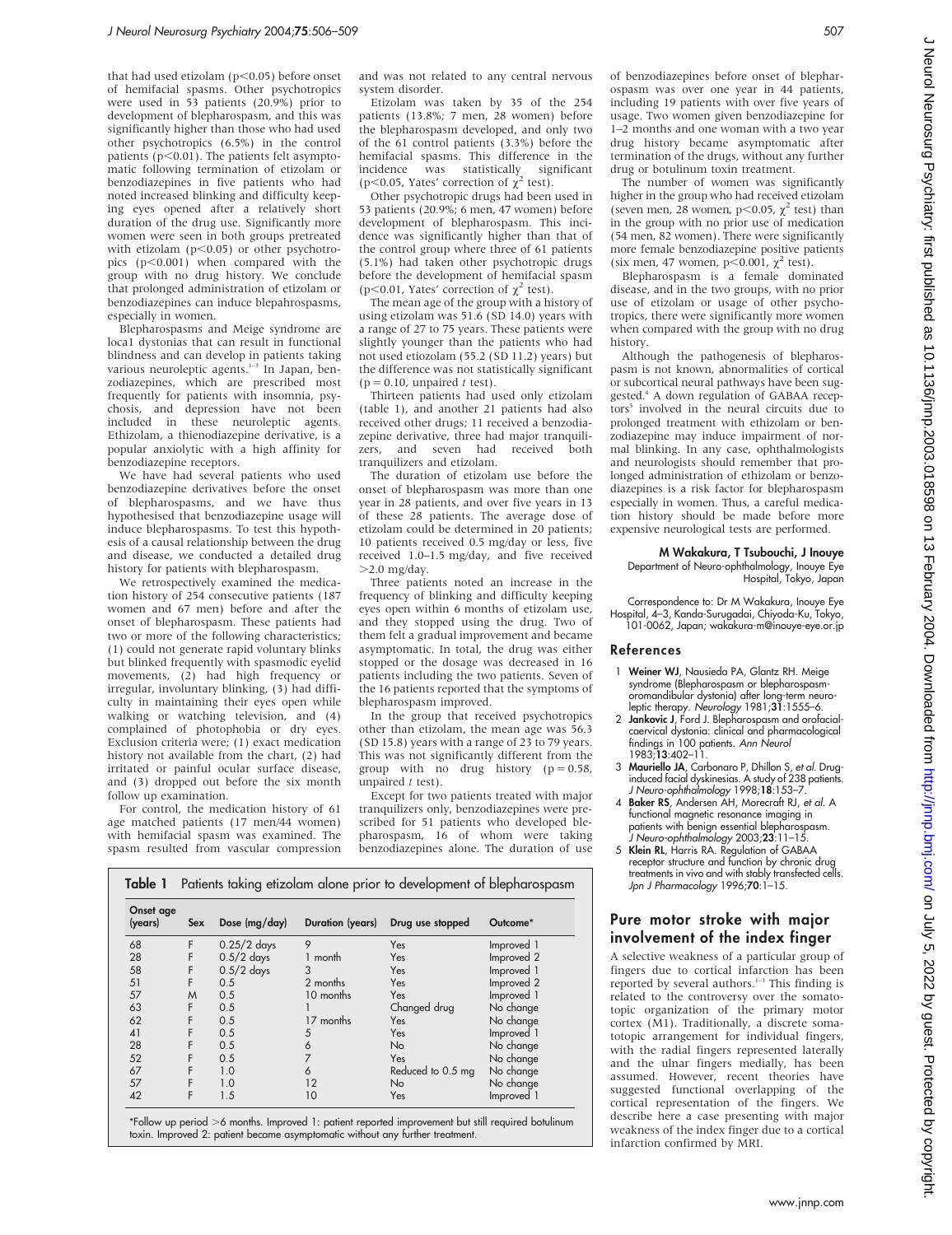### Case report

A 71 year old right handed man noted difficulty in using his toothbrush one morning. He complained of weakness in his right index finger and was admitted to our hospital on the day of onset. He had no previous illnesses nor risk for stroke. Neurological examination revealed the following muscle weaknesses: extension, abduction, and adduction of the right index finger (2-/5 as scored by the Medical Research Council (MRC) grading system); radial abduction of the middle finger (3/5); and 4/5 for extension of the middle finger, abduction of the little finger, and flexor digitorum profundus of the index finger. Strength was normal for the other finger movements, including all directions of thumb movement, and wrist, elbow, and shoulder movements were also completely normal. He had no sensory deficits, including no deficit in combined sensations. There was no evidence of apraxia. Deep tendon reflexes were normal; the Babinski sign was negative on both sides. There were no significant laboratory abnormalities, and electrocardiography and echocardiography<br>were normal. Carotid ultrasonography  $\overrightarrow{C}$ arotid ultrasonography revealed a small plaque echo in the left common carotid artery. Needle EMG of the right first dorsal interosseus muscle, performed on the first day, showed a pattern consistent with central weakness. A brain MRI performed on the fifth day of admission revealed two hyperintense spots in the precentral knob and the subcortical white matter, by both diffusion-weighted and T2 weighted images, indicating an acute ischaemic stroke (fig 1). His symptoms began to improve within one week, and largely resolved in two weeks.

## **Discussion**

This case presented with a predominant weakness of the index finger; needle EMG revealed unequivocal central weakness. An MRI demonstrated two acute strokes, in the contralateral subcortical white matter and precentral knob, respectively. However, we

suggest that the latter was responsible for the symptoms, in that the precentral knob is associated with the motor hand area.<sup>4</sup> In addition, it is difficult to conceive of a mechanism whereby such selective weakness could be caused by a subcortical lesion.

Earlier studies proposed discrete M1 somatotopy for individual finger movements, arranged with the thumb most lateral and the little finger most medial, as illustrated by the renowned homunculus of Penfield.<sup>5</sup> However, more recent studies, using either cortical stimulation in monkeys or functional MRI in humans, have mostly demonstrated a dispersed and overlapping representation over a rather wide M1 area for finger and hand movements.

Patients with small cortical lesions can provide additional information on this issue. Several authors have reported examples presenting with predominant weakness of a particular finger or group of fingers; most presented with predominant weakness of either the thumb or the little finger.<sup>1</sup> Schieber emphasised that they had identified no cases, either in their own experience or in the literature, with the greatest weakness in the index, middle, or ring fingers, and with stronger fingers on either side.<sup>1</sup> He also stated that in no instance was a single digit more than one unit on the MRC scale weaker than the other four digits. The only exceptions hitherto may be the two cases reported by  $Kim<sup>2</sup>$  and Kim *et al*,<sup>3</sup> showing the greatest or isolated weakness in the index finger; but the strength of the index finger was only mildly affected (4/5) in both patients. Therefore, clear evidence for discrete somatotopy for individual fingers is lacking, although a lateromedial gradient in cortical representation for the fingers from the radial to the ulnar side has been suggested.<sup>1</sup>

The present case is unique in presenting with prominent weakness of the index finger (2-/5), sparing the thumb and largely sparing the fingers on the ulnar side. Another interesting feature is the clear dissociation between the weak extension and adduction/



Figure 1 T2-weighted (A) and (D), fluid attenuated inversion recovery (B) and (E), and diffusion weighted (D) and (F) MRI images are shown for the two axial slices. Two small high intensity spots were identified in the precentral knob (A–C) and at the subcortical white matter (D–F).

abduction movements  $(2-/5)$  v the almost preserved flexion (4/5 or 5/5) of the index finger. The classical experiment by Penfield<sup>5</sup> indicated that certain cortical points did produce, although rarely, an isolated movement of a single finger. The present result suggests that there is a localised area predominantly responsible for the movement of a single finger, at least for the index finger, as well as for the specific direction of movement.

# M Kobayashi, M Sonoo, T Shimizu

Department of Neurology, Teikyo University School of Medicine, Tokyo, Japan

Correspondence to: M Sonoo, Department of Neurology, Teikyo University School of Medicine, Kaga 2–11–1, Itabashi-ku, Tokyo 173, Japan; sonoom@med.teikyo-u.ac.jp

## References

- 1 Schieber MH. Somatotopic gradients in the distributed organization of the human primary motor cortex hand area: evidence from small infarcts. Exp Brain Res 1999;128:139–48.
- 2 Kim JS. Predominant involvement of a particular group of fingers due to small, cortical infarction. Neurology 2001;56:1677–82.
- 3 Kim JS, Chung JP, Ha SW. Isolated weakness of index finger due to small cortical infarction. Neurology 2002;58:985–6.
- 4 Yousry TA, Schmid UD, Alkadhi H, et al. Localization of the motor hand area to a knob on the precentral gyrus. A new landmark. Brain 1997;120:141–57.
- 5 Penfield W, Boldrey E. Somatic motor and sensory representation in the cerebral cortex of man as studied by electrical stimulation. Brain 1937;60:389–443.

# The effect of interferon beta-1a on spasticity in primary progressive multiple sclerosis

It has been suggested that spasticity may be increased in primary progressive multiple sclerosis (PPMS) following treatment with interferon beta. $1$  In an open study using the Ashworth Scale and a reflex scale, Bramanti et al measured change in spasticity in 19 subjects treated with interferon beta-1b and in 19 untreated subjects. An increase in spasticity during treatment was seen in 68% of the treated participants compared with 11% of the untreated participants. To investigate this phenomenon further, we conducted a retrospective analysis of the spasticity studied in the recently published randomised controlled trial of interferon beta-1a in PPMS.<sup>2</sup>

We randomised 50 subjects to receive weekly for two years an intramuscular injection of either interferon beta-1a  $30 \mu g$  (15 subjects); or interferon beta-1a  $60 \mu$ g (15 subjects); or placebo (20 subjects). Following completion of the study, the clinical notes of all cases were reviewed and the occurrence of spasticity documented. Spasticity was not a predetermined outcome, but symptomatic spasticity had been recorded in the notes by the blinded treating physician, including both post-dose spasticity and any independent, sustained increase in the level of spasticity. Any increase in anti-spasticity medication was also documented. Statistical analysis was carried out on an intention to treat basis. Comparisons were made between the placebo and combined interferon group and the individual treatment groups using Fisher's exact test.

Two years of follow up were completed by 49 participants; 43 completed the study on treatment, with the dose having been halved in seven patients.<sup>2</sup> There were no significant